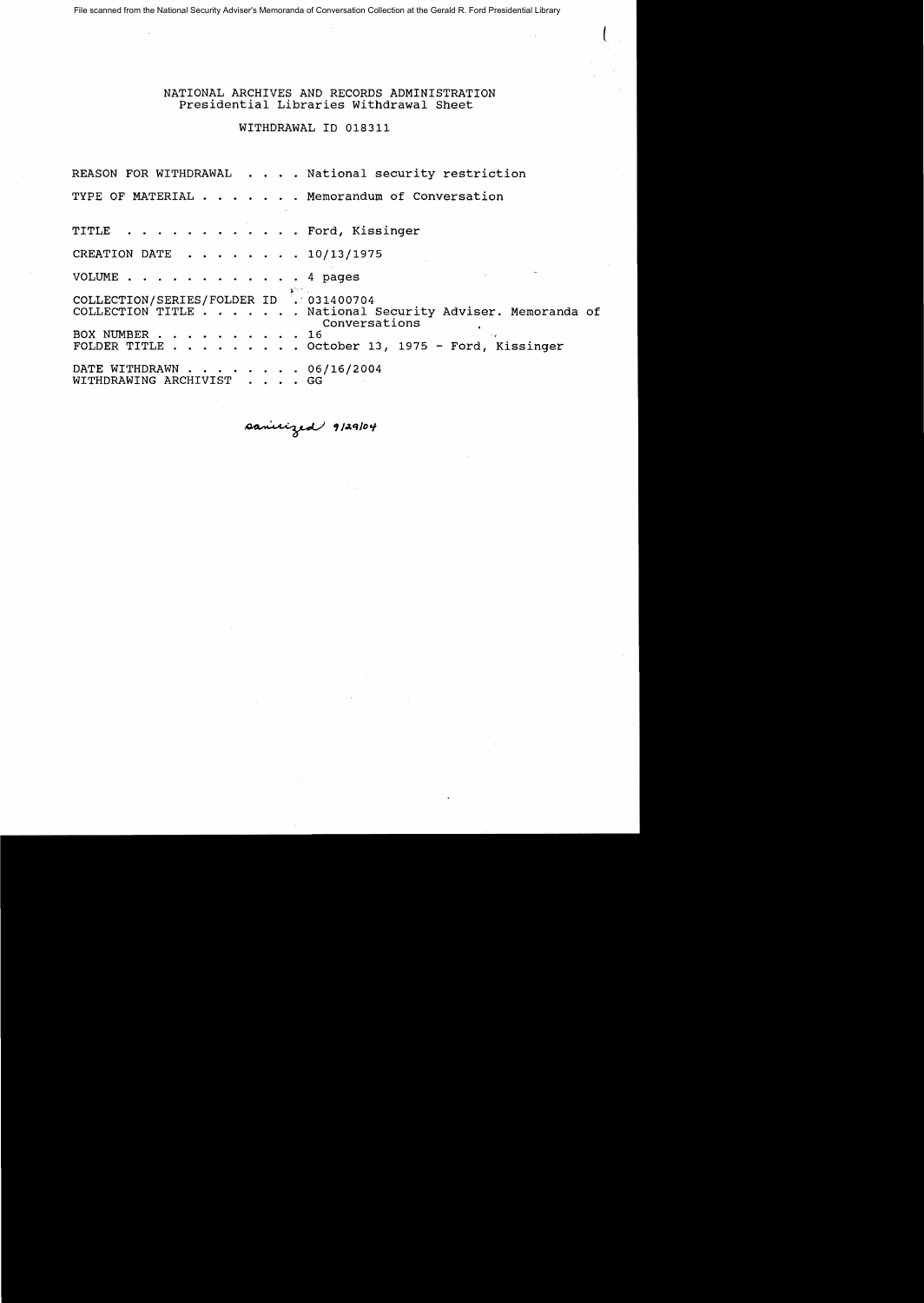MEMORANDUM

-~~.... -~.•--.,.....

#### THE WHITE HOUSE

**WASHINGTON DECLASSIFIED . E.O. 12958 Sec. 1.8** 

 $rac{BESREF/NODIS/XGDS}{R^2}$  **C:ALLLY 9/24/04, NSALLY 6/14/06** 

**m,u:f;;'1; ""i** *M.t'* **1.4"" ..,4> '1..10""**  MEMORANDUM OF CONVERSATION ..tb+ **,NNt.. D# ",a/of,** 

**WIth PORTIONS EXEMPTED LO. 12958 Sec. 1.5 (e)** 

PARTICIPANTS: President Ford

Dr. Henry A. Kissinger, Secretary of State and Assistant to the President for National Security Affairs

Lt. General Brent Scowcroft, Deputy Assistant to the President for National Security Affairs

DATE AND TIME: Monday, October 13, 1975  $9:16 - 10:32$  a.m.

PLACE: The Oval Office The White House

Kissinger: I suspect that someone in FEA who is against government trading leaked it [the discount we were seeking on Soviet oil. ] Dobrynin said if we try to hid the discount it wiUcome out anyway. Now it has leaked. I think now we ought to sign the grain agreement and the letter of intent and let things calm down. The Soviets are really mad.

President: I think we really ought to get the grain deal as soon as possible. We can't hold the farmers off much longer. Was FEA over there with Robinson?

Kissinger: Yes. It could have been Agriculture **--** they want to *move* out on the' grain and forget about the oil.

President: What does the letter of intent say?

Kissinger: It lets things cool for 30 days. Maybe we can extend that to 60 days to coincide with Maritime agreement.

President: Let's get the grain deal as soon as possible, and time is not of the essence on the oil deal.

8EC<del>RET</del>/NODIS/XGDS

Henry A. Kissinger CLASSIFIED BY\_ EXEMPT FROM GENERAL DECLASSIFICATION SCHEDULE OF ENEUTIVE ORDER 11652. EXEMPTION CATEGORY AUTOMATICALLY DECLASSIFIED ON *Imp. b. Det*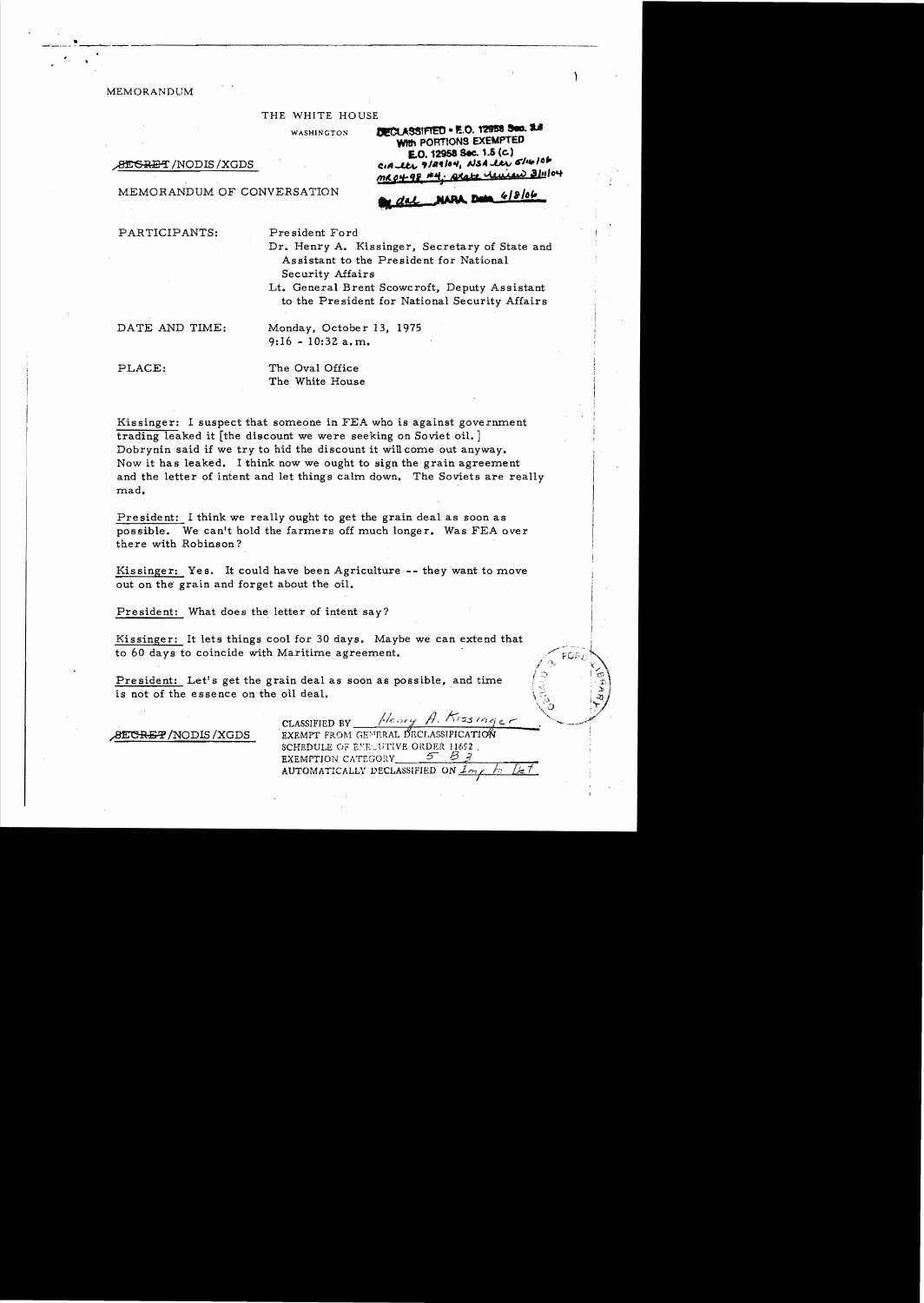# ~NODIS/XGDS 2

Kissinger: The clause in the oil letter says "at prices attractive to both sides." but there is nothing specific. We must be sure we leave nothing for Jackson to get hold of.

President: If we have a good grain deal.....

Kissinger: We definitely do  $-$ - there is no question about that.

President: Then let's go that way.

Kissinger: On the Turkish elections, both sides can claim a victory. The chief losers were Erbakan and the minority parties. I think it is slightly positive, or certainly not negative. I think 'you should write to Demirel now.

President: We need to get Callaghan and the others working on Demirel.

Kissinger: Yes. We will.

President: How about aid to Greece.?

Kissinger: Karamanlis doesn't want a commission to come. But I will send Kubisch back to push economic negotiations. Maybe you should see him for 10 minutes.

President: Time is of the essence. Brademas and Sarbanes are sitting in the weeds waiting. Come January they will really lay it to us.

Kissinger: I sent Walters to Morocco to say that Shultz could meet with the PLO. If it blows, we will have a big uproar with Israel. If we do, I'll say Shultz is on his own. Fahmy has asked about it. I'll say you will talk when Sadat is here. We can't put that in a cable. Shultz should go.

Ha ve we heard from Schmidt?

Scowcroft: No. We heard from one of his guys Saturday. He has written Giscard and made a press statement, but he's had no response.

**ALGRET** / NODIS / XGDS

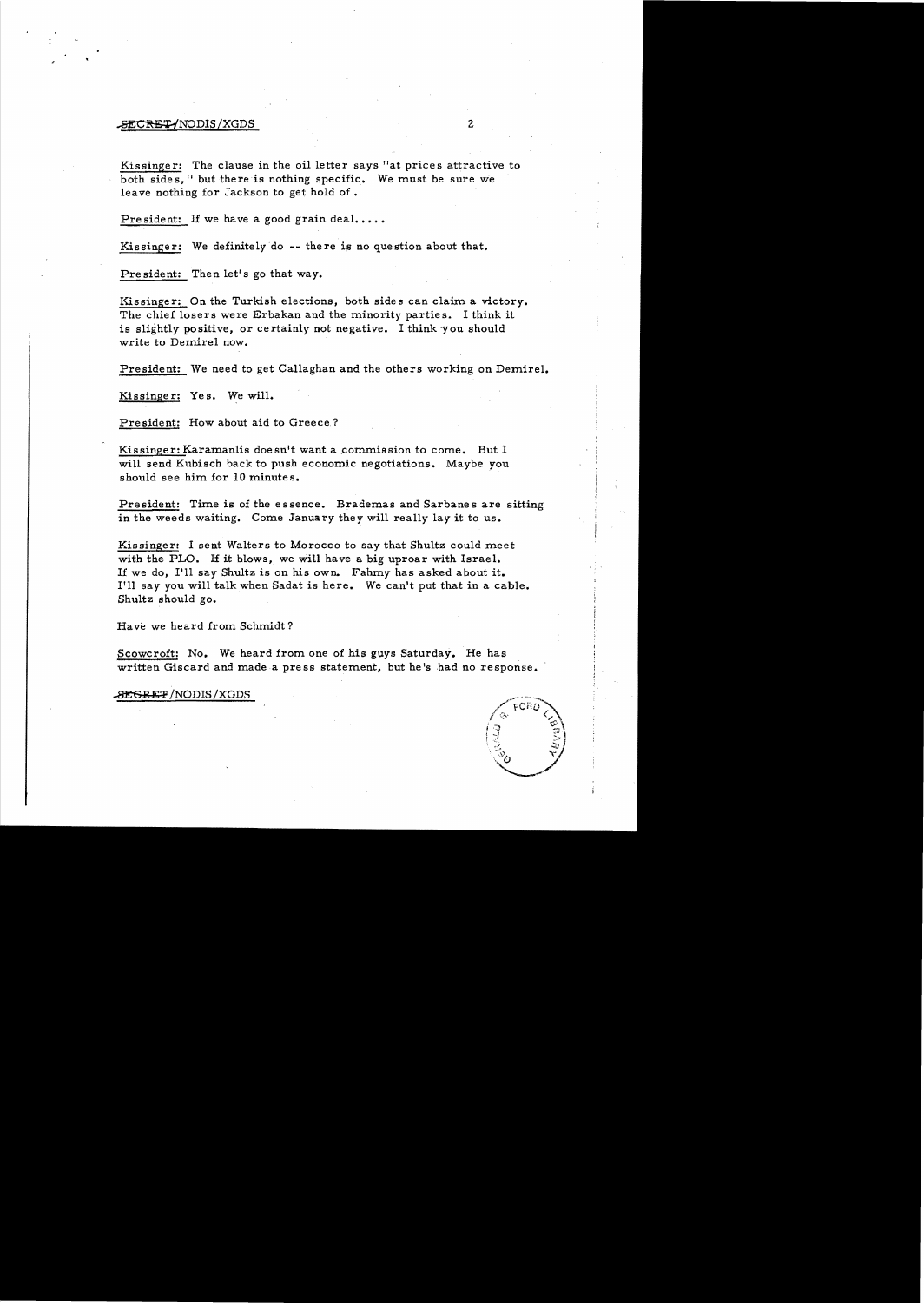#### $\texttt{FTCREF}$  /NODIS /XGDS  $3$

President: Will the wives go?

Kissinger: I think not. But Mrs. Ford could go and stay in Paris.

[General Scowcroft leaves for a moment.]

Kissinger: Since you won't be going elsewhere on your China trip, how about the departure time?

[There is a discussion of Alaska activities and the best arrival time in Peking.]

President: Let's leave the day after Thanksgiving. Draw up options for a return both through Hawaii and through Alaska.

Kissinger: On the substance, I will negotiate a communique on my trip. It is too dangerous to leave it to your trip. On the substance, we could go a bit toward anti-hegemony. That would drive the Soviets wild. We could move a bit on Taiwan toward acknowledging it as a part of China, but not much. We could do some bilateral things, but they are mostly for us. Then there is the claims.

President: Where does that stand?

Kissinger: I almost had it done a year and a half ago with Chou. They had agreed when Chou got sick and they killed it. That is a barometer of what relations they want with us. It might be good to settle while you are there. Most of the rest is eyewash.

President: That is reassuring.

Kissinger: I amgoing.to Canada and Trudeau is laying out the red carpet. Nothing of substance.

Haig is here. I will discuss Yugoslavia and Italy.

President: Let's also ask him about cruise missiles.

Kissinger: Do you want to see Haig ?

**.sEC**1\139?-/NODIS /XGDS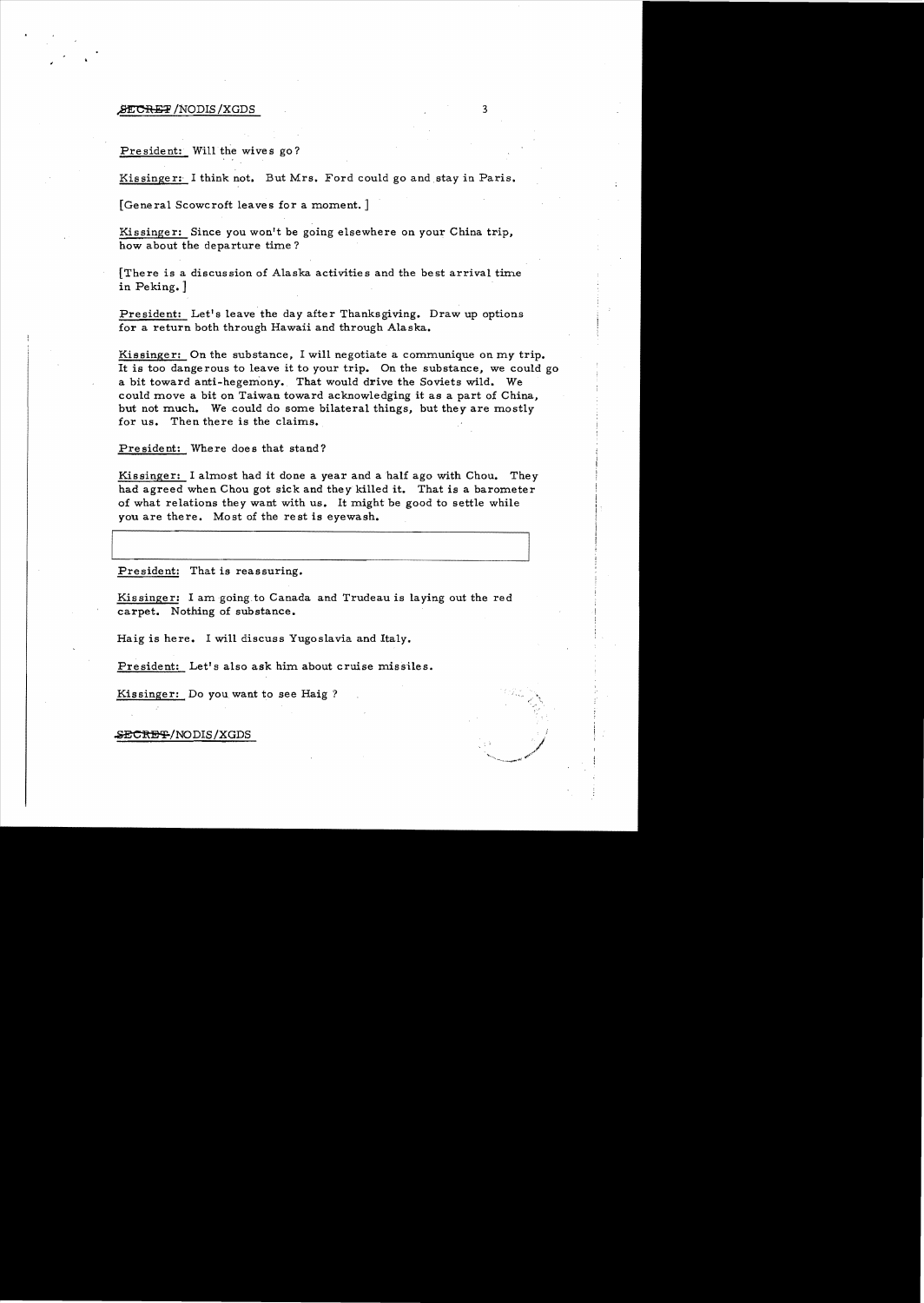# SE<del>CRET</del>/NODIS/XGDS

# President: Yes, I'd like to.

Kissinger: On this intelligence business, I want you to know I think I cannot tolerate junior people testifying on policy issues. Nor am I willing to follow Colby's precedent of letting them paw through cables. Then there is this NSA staff coming out. [He gave a couple of examples from the Horrock article in the New York Times.]

President: Can't we prosecute?

Scowcroft: Yes. I am suggesting we look into that. There is a more damaging article by Tad Szulc in Penthouse.

ើមិនក

Kissinger: It is disastrous. We have no secrets left.

### **SECRET/NODIS/XGDS**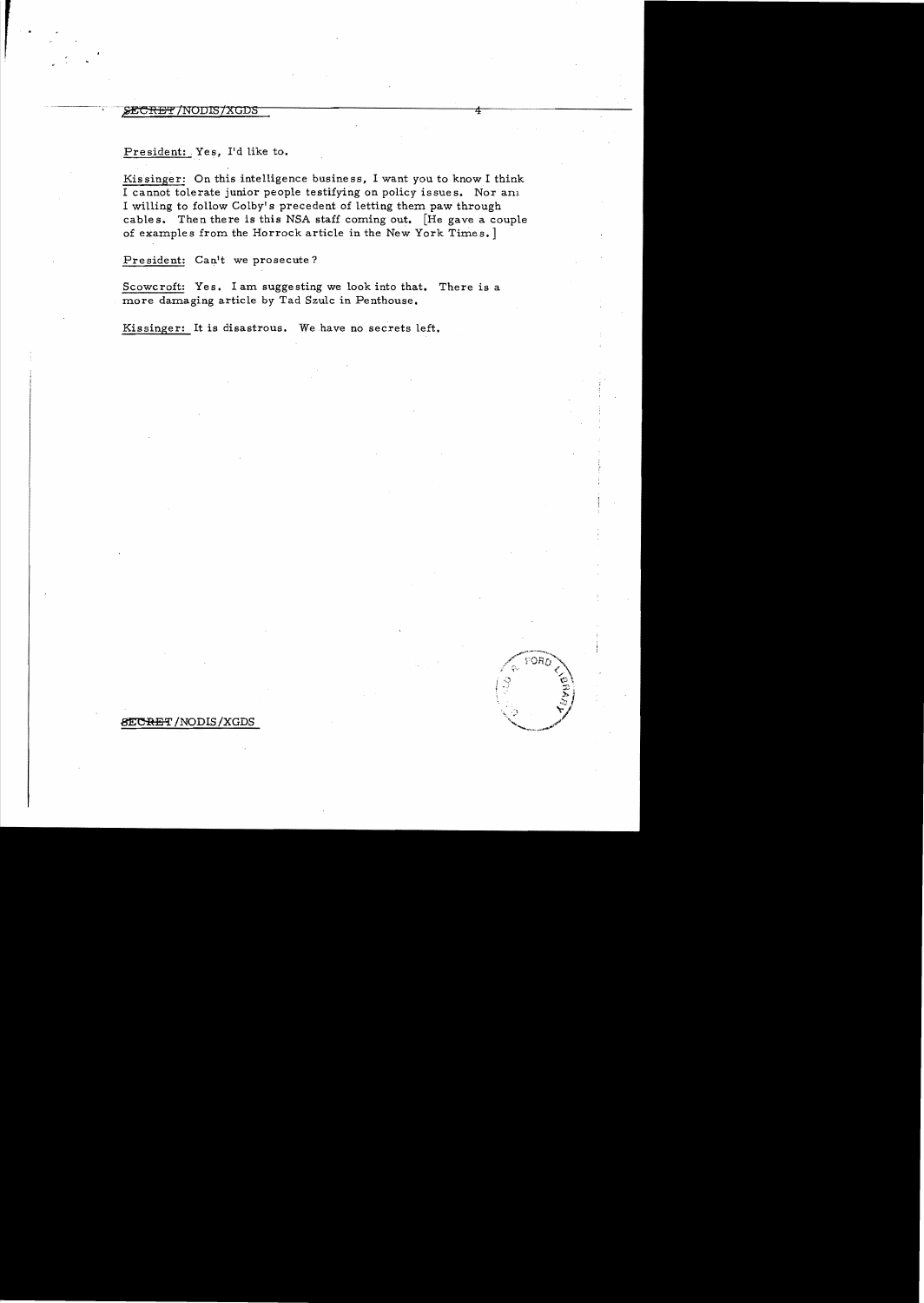#### NATIONAL ARCHIVES AND RECORDS ADMINISTRATION Presidential Libraries withdrawal Sheet

WITHDRAWAL ID 018312

REASON FOR WITHDRAWAL . . . . National security restriction TYPE OF MATERIAL . . . . . . Note DESCRIPTION  $\cdot \cdot \cdot \cdot \cdot \cdot$  Brent Scowcroft's handwritten notes from Ford, Kissinger meeting CREATION DATE  $\cdot \cdot \cdot \cdot \cdot \cdot 10/13/1975$ VOLUME  $\cdots$ ,  $\cdots$ ,  $\cdots$ ,  $\cdots$ ,  $\cdots$ ,  $\cdots$ COLLECTION/SERIES/FOLDER ID . 031400704 COLLECTION TITLE . . . . . . National Security Adviser. Memoranda of Conversations  $\sim$ BOX NUMBER . . . . . . . . . . 16 FOLDER TITLE. . October 13, 1975 - Ford, Kissinger DATE WITHDRAWN . . . . . . . 06/16/2004 WITHDRAWING ARCHIVIST . . . . GG

Ranitized 9/29/04

والأواه فالأموي المستشركة المتحصين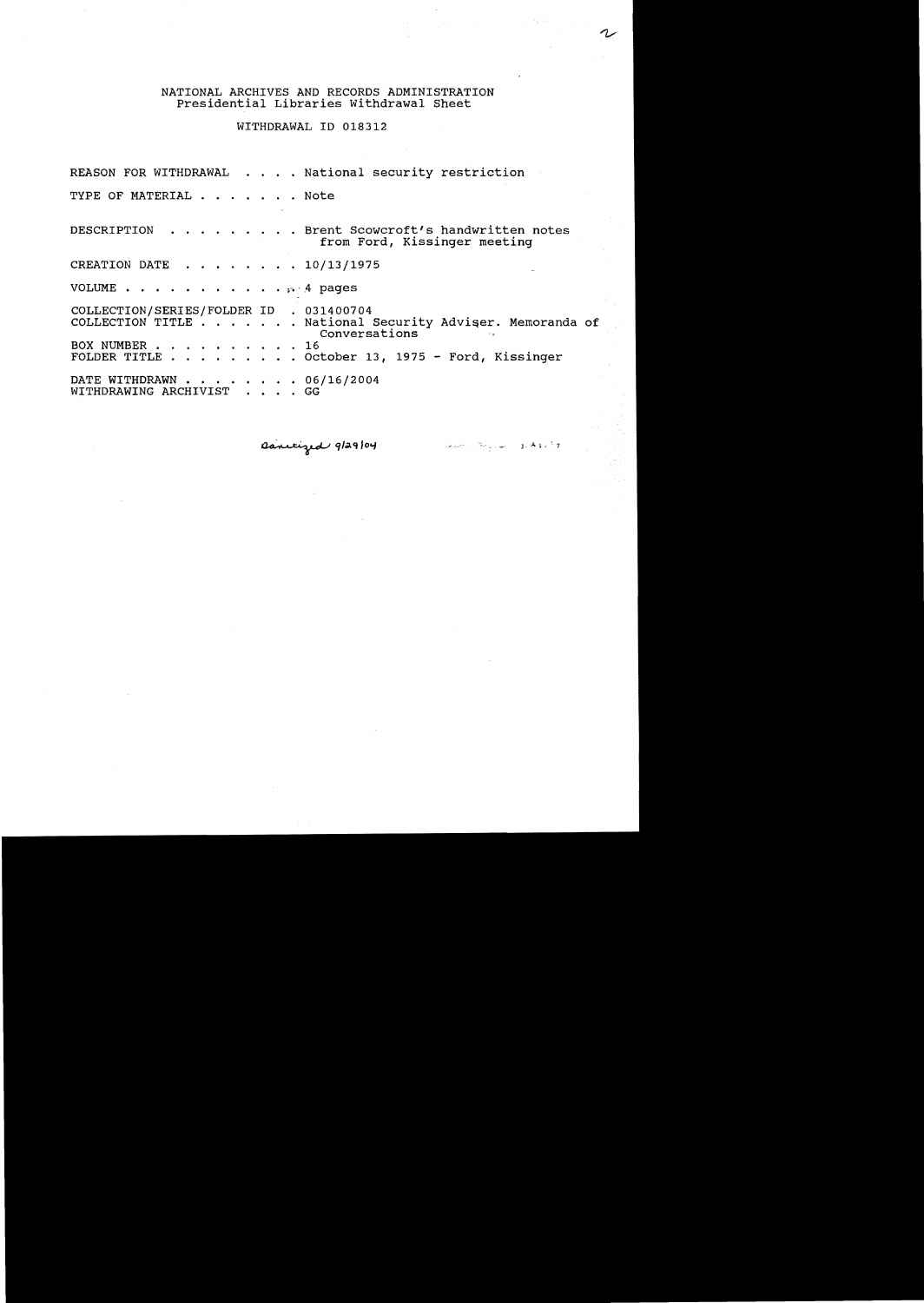Fortwo article socole - the of ext - Schles indome Colby Island  $P/K$  130 x 75 g.16  $16.52$ FEA who against got thomat a trading leaved it. Dety said if we try & birds at colemnet it will come and of anyway. it this leapel. I think more we a equin + c letter of water to things color down. The Sons are really mid I think are really anything of the grain deal of sop. we can't kill - princing of unice longer. We FEA and there of Roo K yes. It could have been again they want to movement une qu'in le demande est P whateler letter p without 2 R It lets thing cal so large winghes Klind that of 60 days to come <u>eyumint</u> Phet get grain hal As de & time equation cail deal. K The clause in oil letter some at price attractive to both sides- but there is within mostle par un luna - withing for farks  $x$  pet hold of June how agreat grain dul We definitely do there is no question object that Then lets go that was The Timbership electrone, both side and with The chief looks were Eibahom & minutes parties. I think it is shywith partire a certainly with way. I think you pland arete to Deninel capas



DECLASSIFIED = E.O. 12958 Sed. 21 WITH PORTIONS EXEMPTED E.O. 12958 Sec. 1.5 (c) COALLY 9/29/04, NSA les 5/16/06 arate remiens 3/11/04 <u>MR 04-98 #5</u>

del NARA Des GISTOU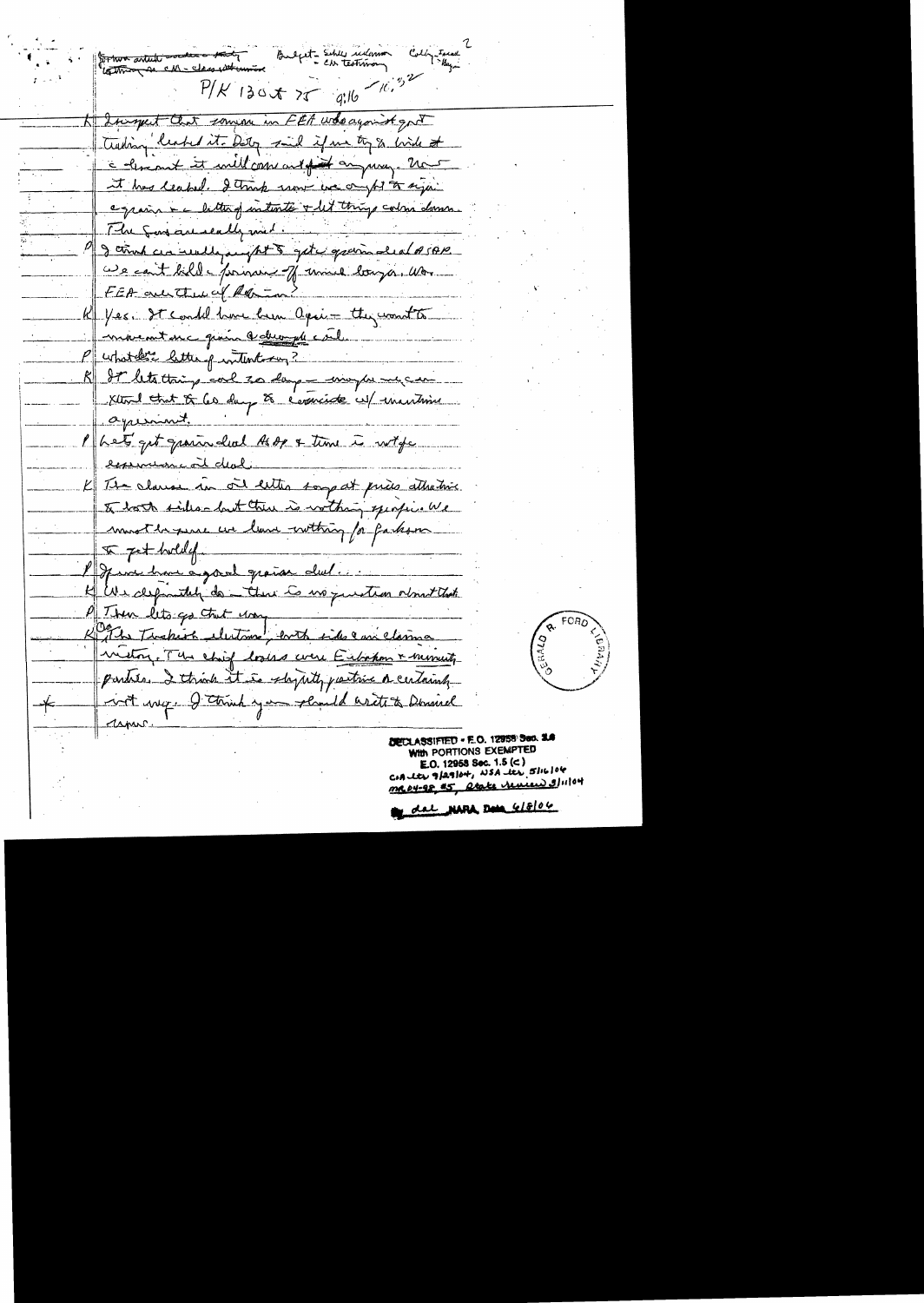Kudrinh - Pier<br>> Wingto Chin - Lynn<br>Decam up opters for tetur for Uni Find out form Steven  $\overline{p}$   $\left|$   $\omega_{\lambda}$  and  $\overline{\alpha}_{pt}$  Calleypon and the others waling <u>n Derni</u> K Yes. We will. How alment and to Gue Reva, dorant want a comment came, But 2 with send Kakisch lack to just has enlagt. murger expose should see him for 11 minutes Time is if essence. Back Sachome are softly retting in curied wasting Came Jam they will wally loy it to us K I sant contro a hinner to fay Shutz would ent w PLO, If it blows, we will know a big uperor w/ E. If so lil suy Shally on hisomn. Forhing los asked about it. I'll say you will talk artin tadot hice. Comt put that in a cable struct. S No. CD in the same heard for an of the guys Saturday. He has written Comment - marka puss statement, but his had in upone <u>cuire universe</u> I think not. But Uns. F could go + stay in faris. CI left) K Since you could be going elsewhere an Ma Jam Lig, haurabant departerne time time in Puking P a Let leur dans after Thomassaquing Derweng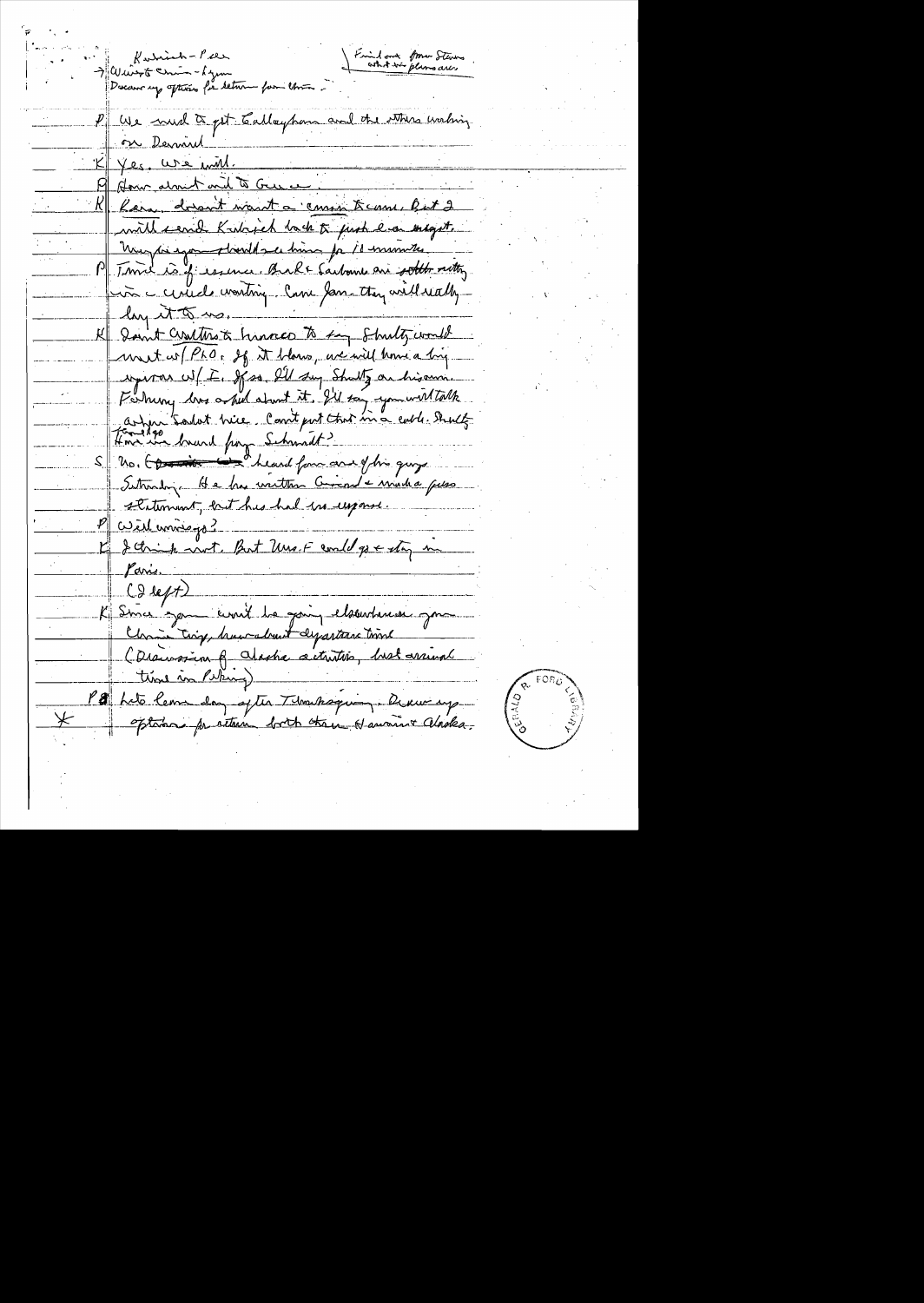Leading - New

R On petrtance, I will negot a commission on my try. It to dangerous to leave it to your autre personne Fhot und derive SU wild. enable mourn late on Terrison tocrowal ack. It a party Charm, but wet much are somed be some does butated tring but they emoth for as Than there is a claims where does that thanks 2 almost had it done 1 1/2 pro ago as ( Chan Thing had syred other than got sick a they better the That elements of what ulations they cont w/em. Arcycit be good to sattle while you there. Worth- rest is expensive Pa That Massuring: K Iga- to Canada + Thurdian login and red carpete bothing psubtame. Hain is hun I will drawns Yours bring & Staty Pilet alors ask him about crime missiles. K Darge wort to see theory  $P \mid \lambda_{es}$  and white 1 On this with husiness, I want you to <u>home I thin I carnot tolusts prin pipel</u> teatrying in policy assiss the an evilling to parler Cally presedent of letter Cham poor par the cables. Then there is this NSA type aning out (Gome a comple of